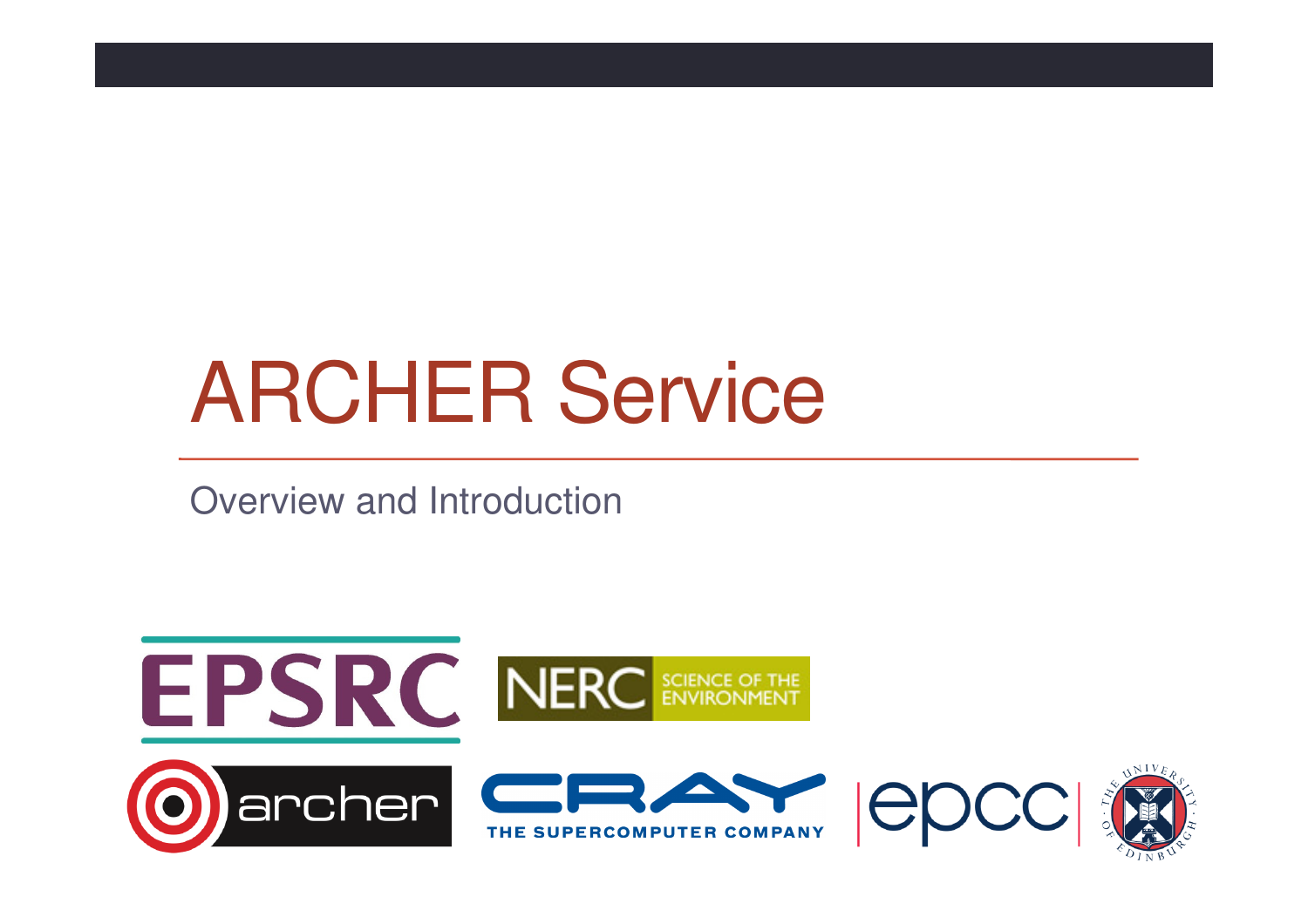## Who am I

- •- Adrian Jackson <u>a.jackson@epcc.ed.ac.uk</u> @adrianjhpc
- •• Research Architect at EPCC
	- Involved with ARCHER and PRACE training
	- Parallel computing, software, and hardware research
	- EPCC MSc in HPC teaching
	- Porting and optimisation of scientific applications

•…..



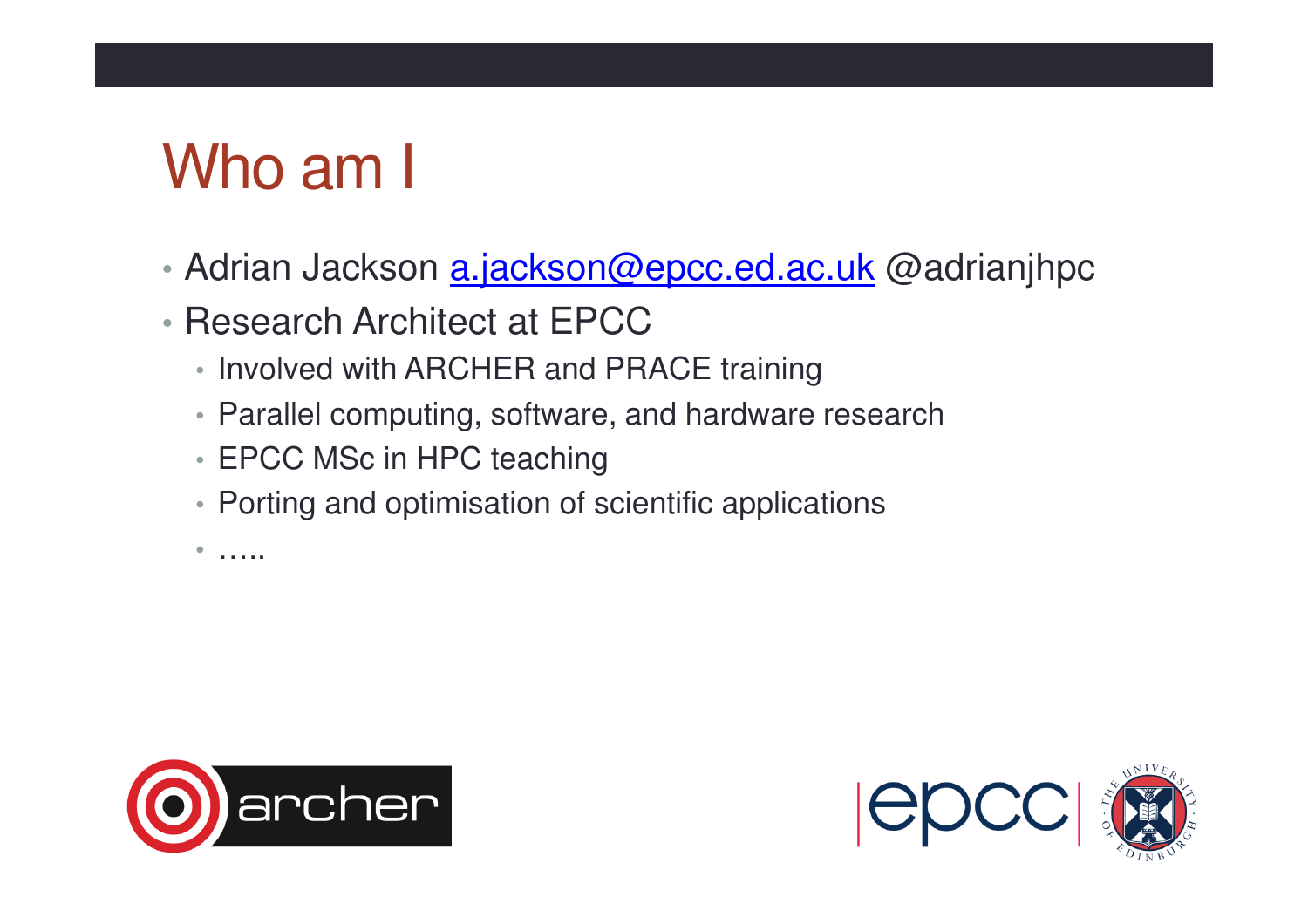

- • UK National Supercomputer Service, managed by EPSRC
	- housed, operated and supported by EPCC
	- hardware Supplied by Cray
- • Training provided by the ARCHER Computational Science and Engineering (CSE) support team
	- 72 days per year at various locations round the UK
	- free to all academics



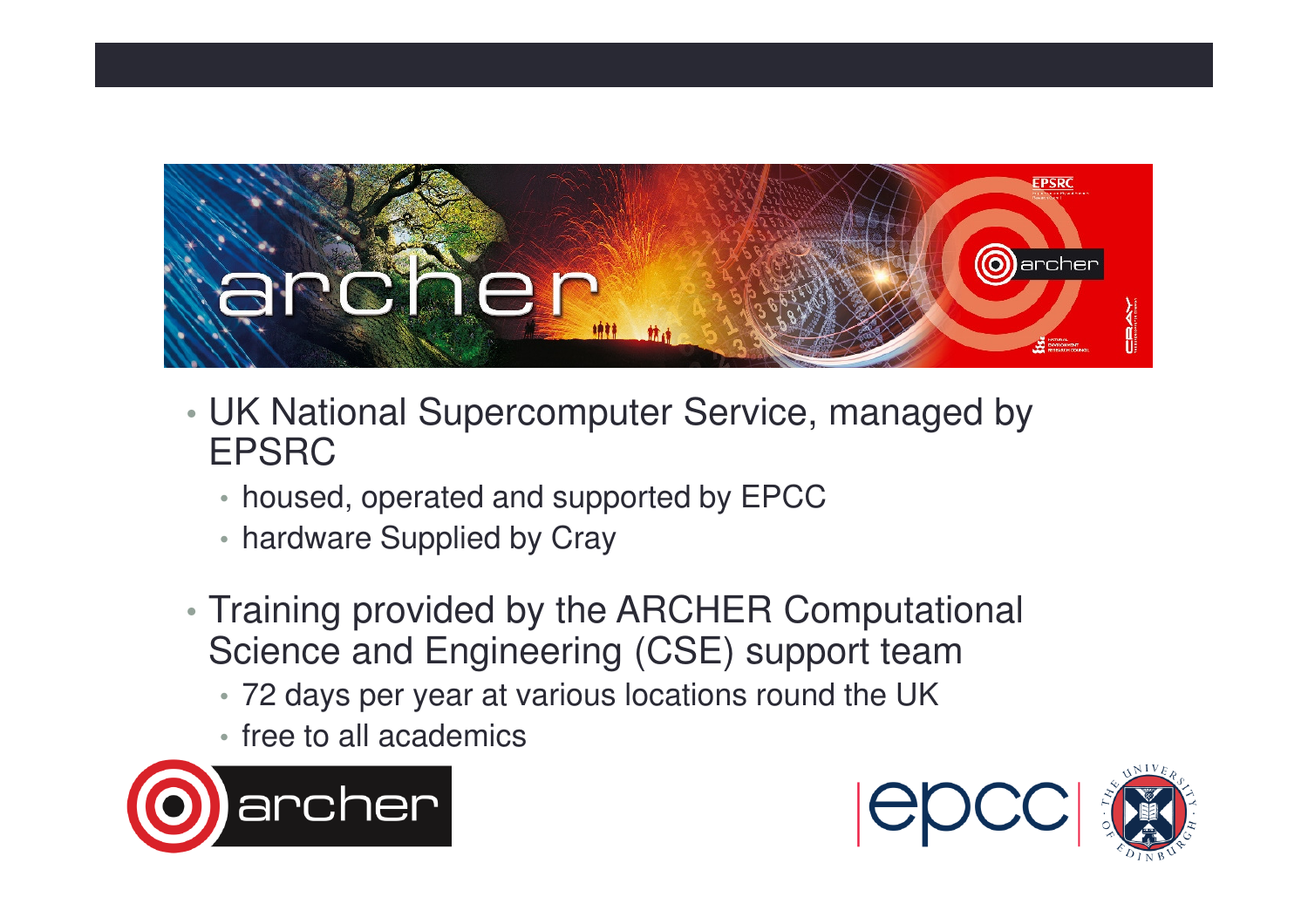#### EPCC's Advanced Computing Facility







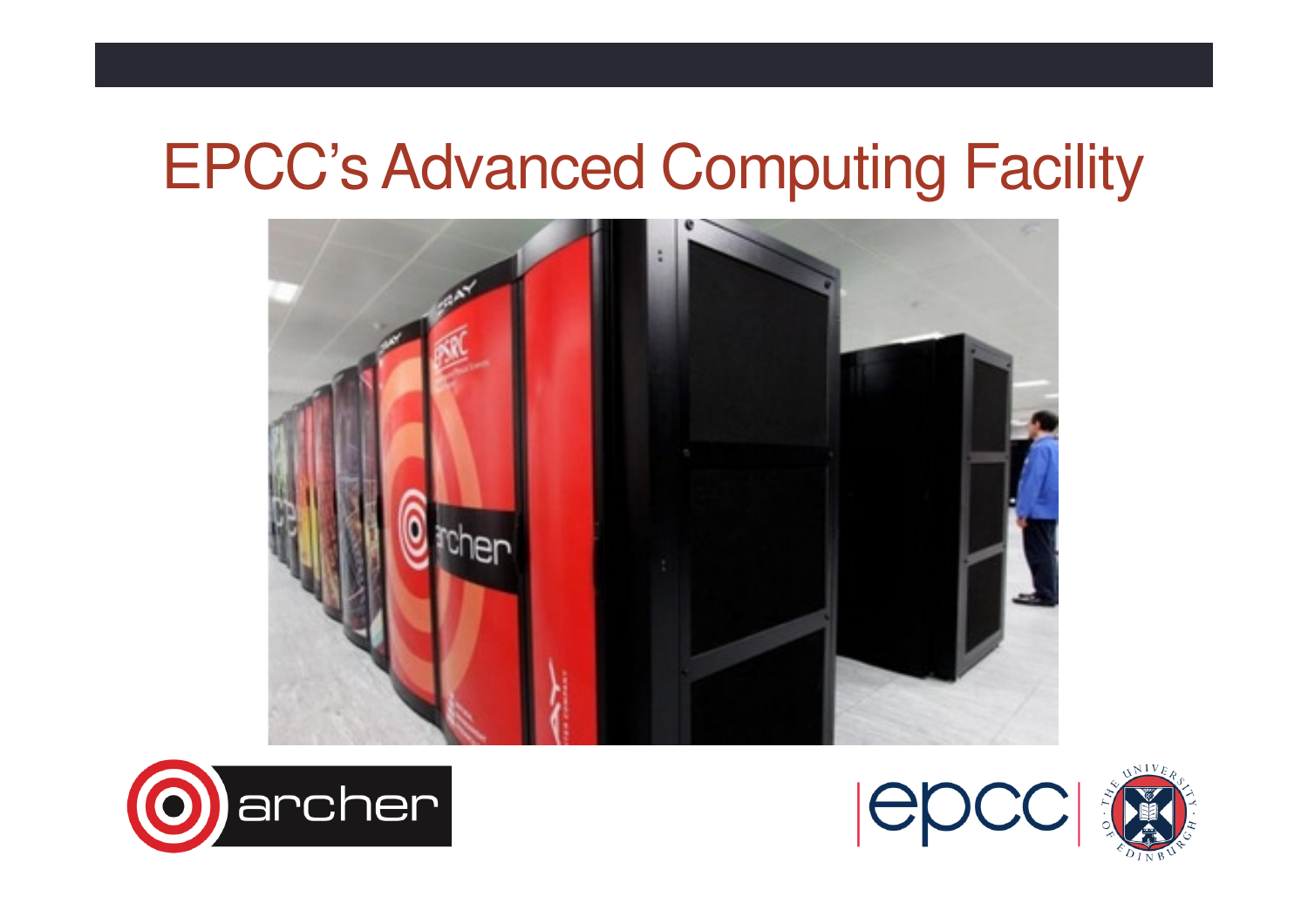## ARCHER in a nutshell

- •UK National Supercomputing Service
- • Cray XC30 Hardware
	- Nodes based on 2×Intel Ivy Bridge 12-core processors
	- 64GB (or 128GB) memory per node
	- 4920 nodes in total (118,080 cores)
	- Linked by Cray Aries interconnect (dragonfly topology)
- • Cray Application Development Environment
	- Cray, Intel, GNU Compilers
	- Cray Parallel Libraries (MPI, SHMEM, PGAS)
	- DDT Debugger, Cray Performance Analysis Tools



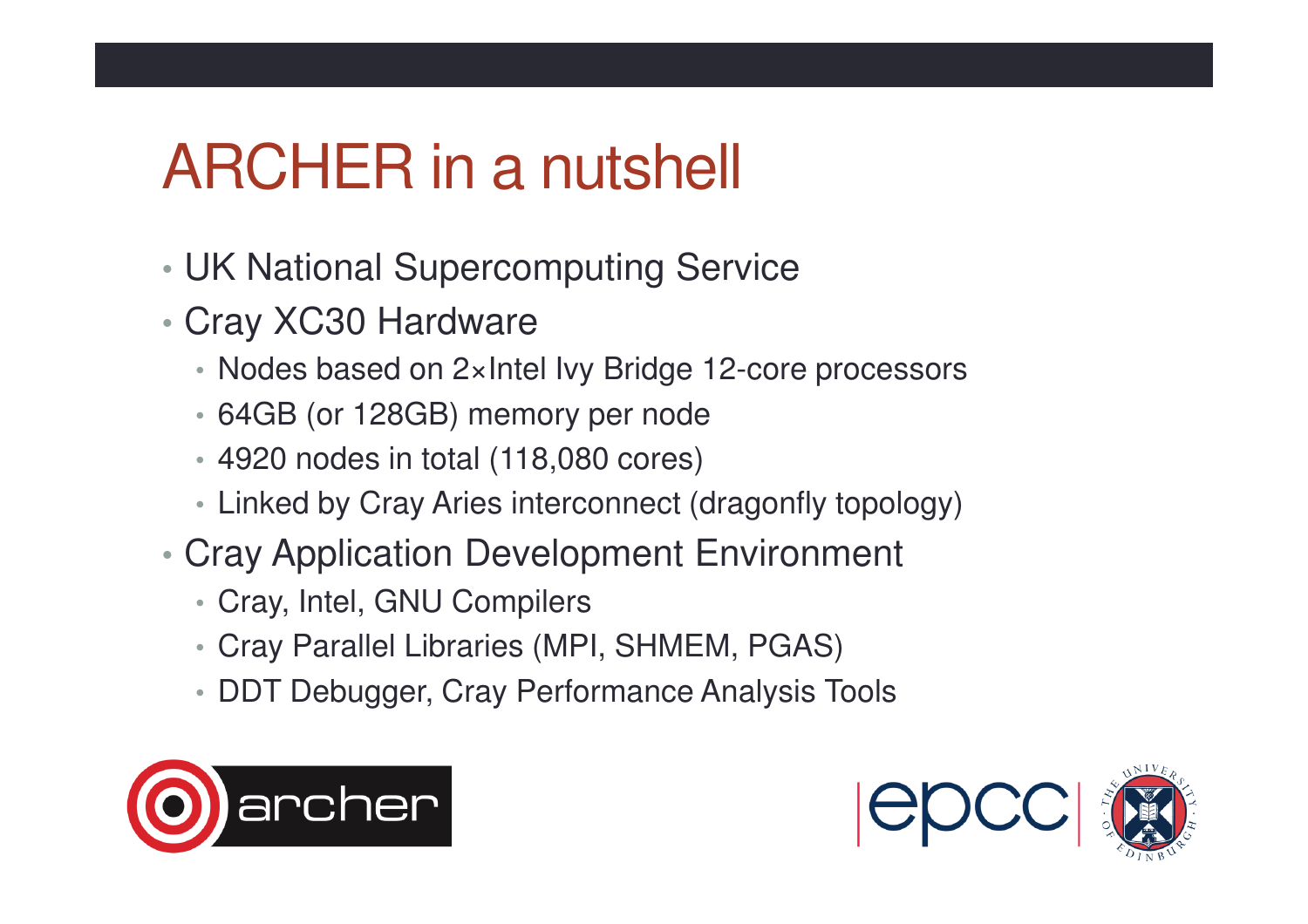### **Storage**

- • /home – NFS, not accessible on compute nodes
	- For source code and critical files
	- Backed up
	- $\textcolor{red}{\bullet}$  > 200 TB total
- /work Lustre, accessible on all nodes
	- High-performance parallel filesystem
	- Not backed-up
	- $\textcolor{red}{\bullet}$  > 4PB total
- • RDF – GPFS, not accessible on compute nodes
	- > 20 PB Long term data storage



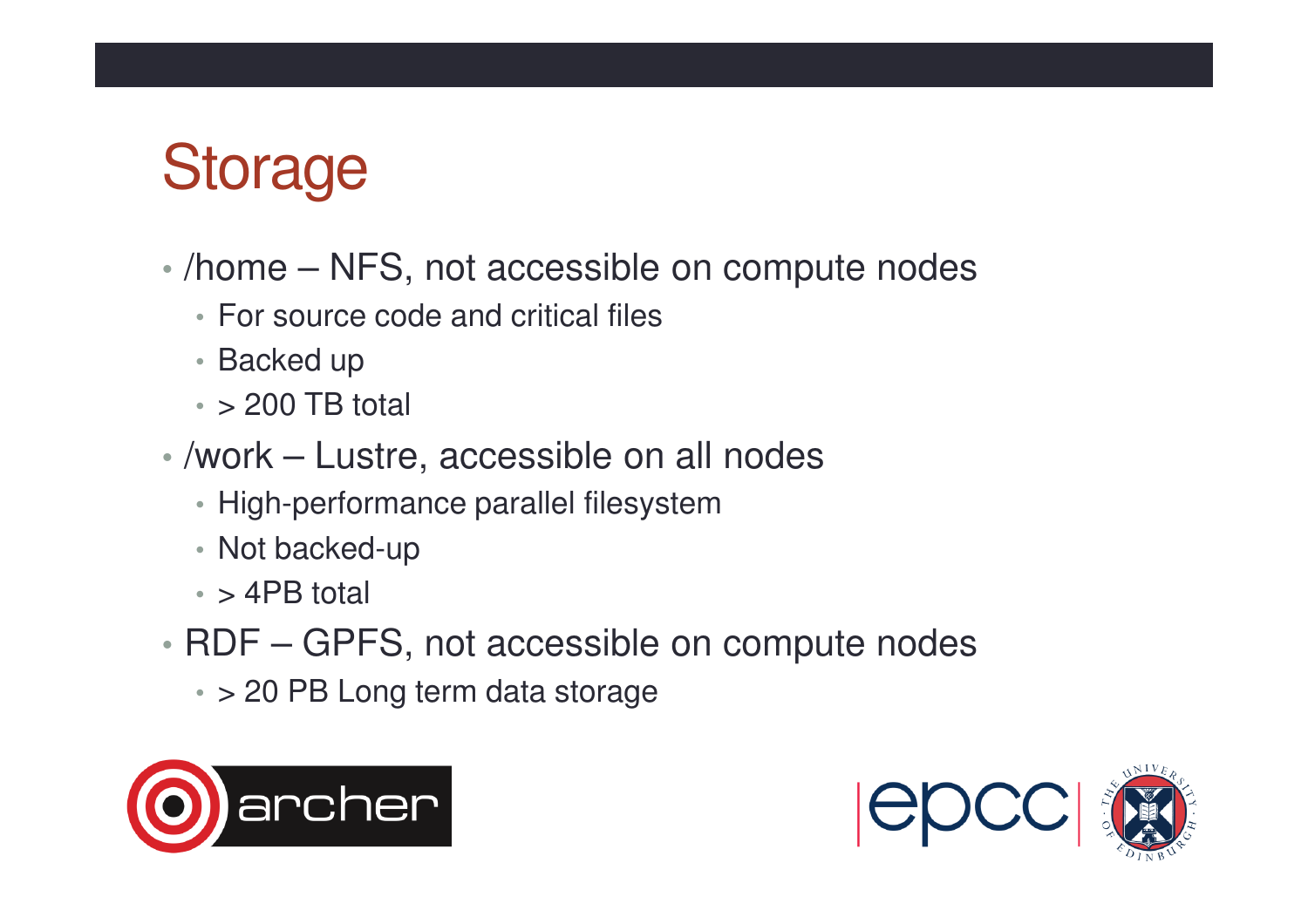## Key ARCHER Resources

- Upcoming courses
	- http://www.archer.ac.uk/training/
- Material from past courses
	- http://www.archer.ac.uk/training/past\_courses.php
- Virtual tutorials (online)
	- http://www.archer.ac.uk/training/virtual/
- Documentation
	- http://www.archer.ac.uk/documentation/



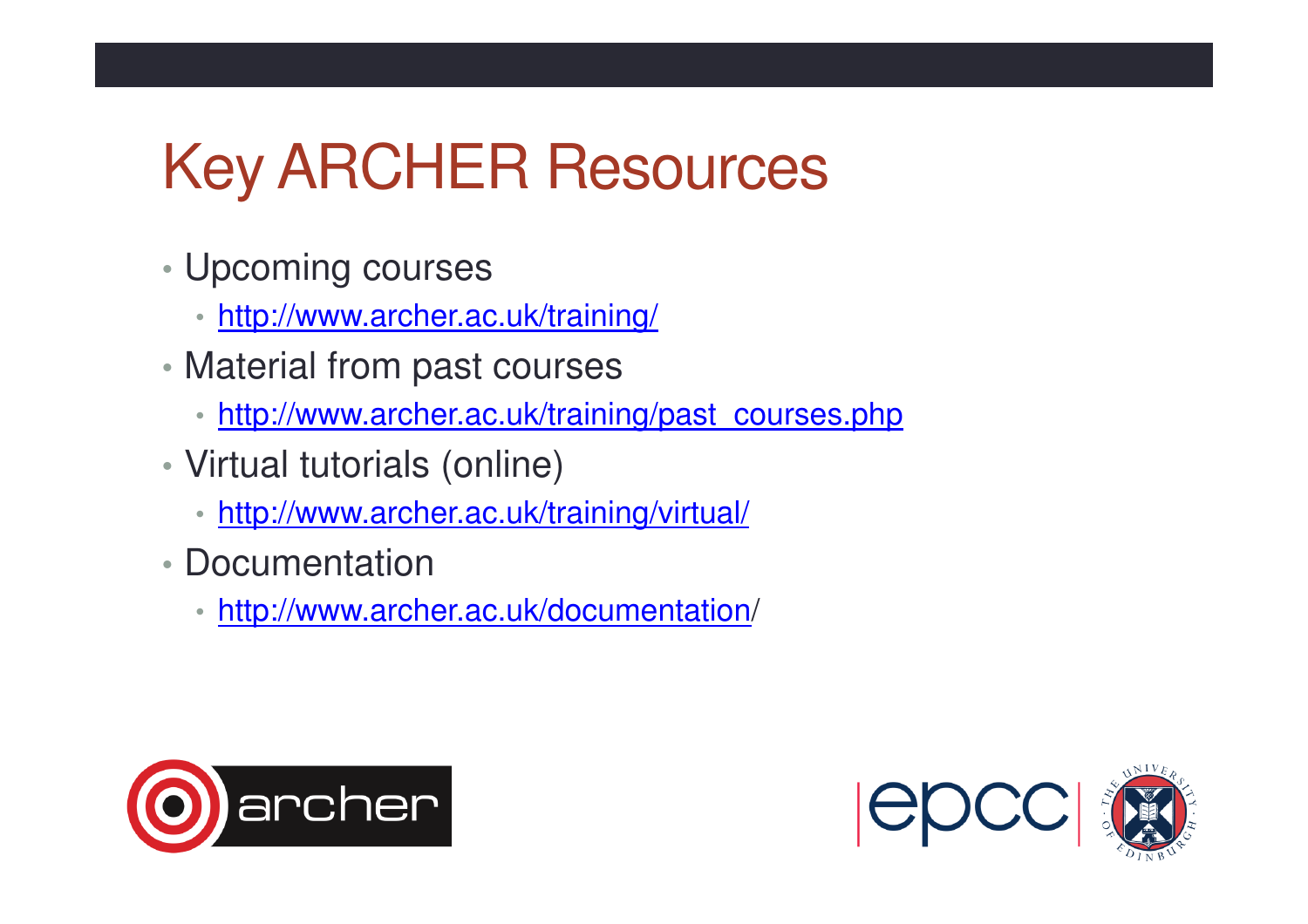#### Other Resources

- Please fill in the feedback form!
	- http://www.archer.ac.uk/training/feedback/
- General enquiries about ARCHER go to the helpdesk
	- support@archer.ac.uk
- EPCC runs one-year taught postgraduate masters courses
	- **MSc in HPC** and **MSc in HPC with Data Science**
	- awarded by the University of Edinburgh since 2001
	- scholarships available
	- http://www.epcc.ed.ac.uk/msc/



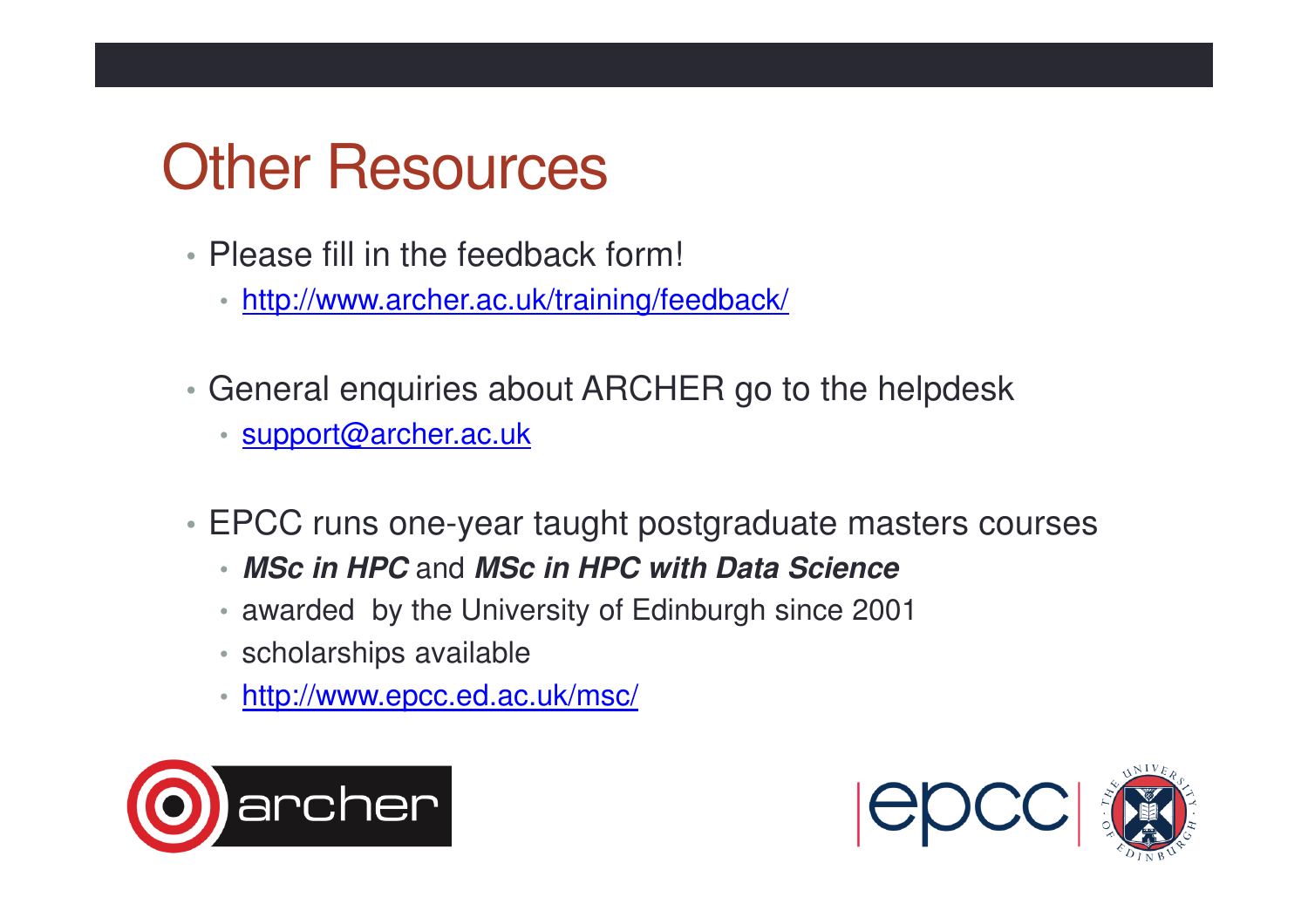## What is **EPCC?**

- UK national supercomputer centre
	- founded in 1990 (originally Edinburgh Parallel Computing Centre)
	- a self-funding Institute at The University of Edinburgh
	- running national parallel systems since Cray T3D in 1994
	- around 65 full-time staff
	- a range of academic research and commercial project s
	- one-year postgraduate masters in HPC <u>www.epcc.ed.ac.uk/msc/</u>
- Get in contact if you want to collaborate
	- many staff are named RAs on research grants
	- joint research proposals
	- European project consortia



 $\bullet$ ...

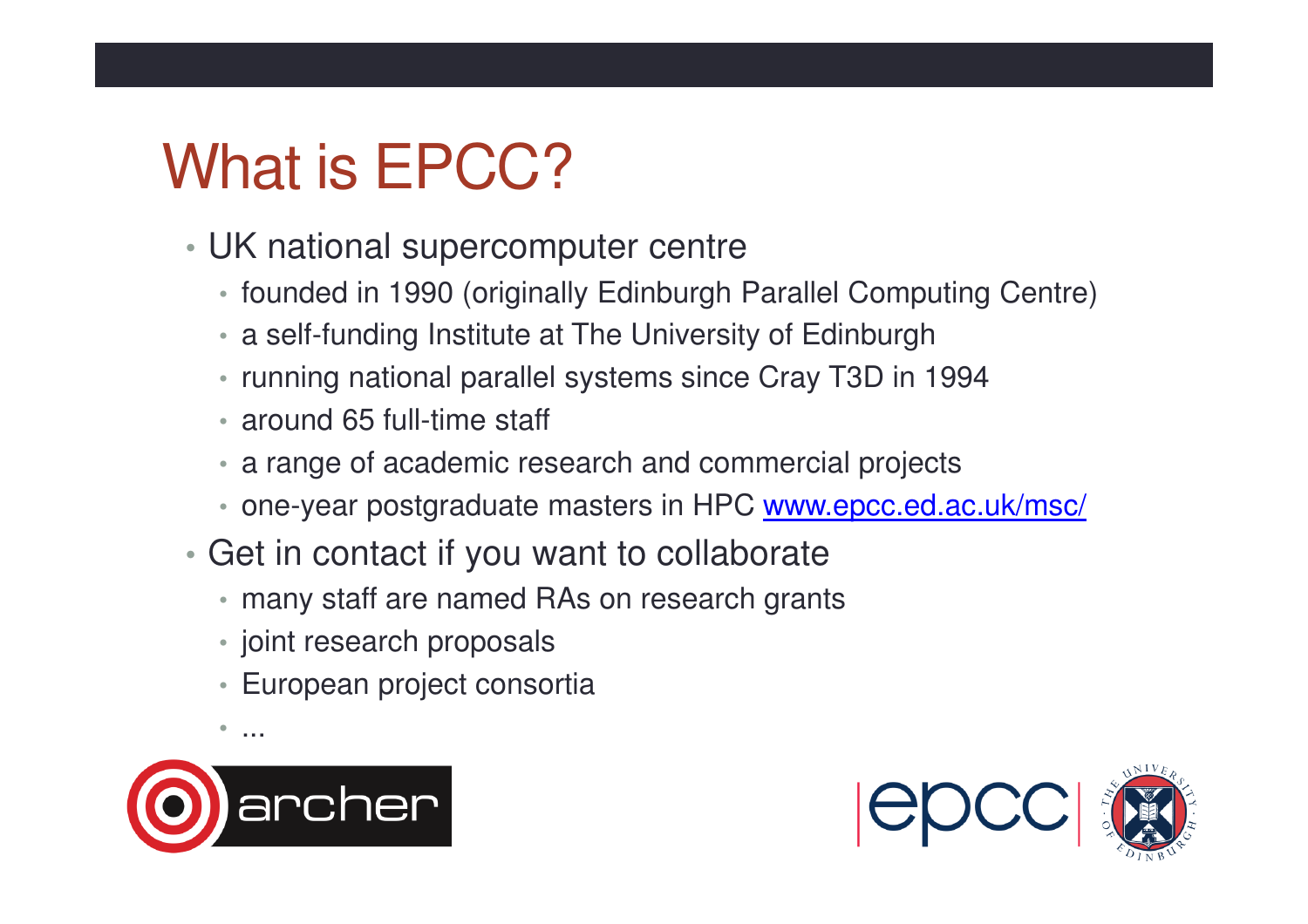#### Online accredited courses



- Run from January to May
	- entirely online: www.epcc.ed.ac.uk/online-courses/.
	- each course is 20 credits (c.f. a 180-credit MSc)



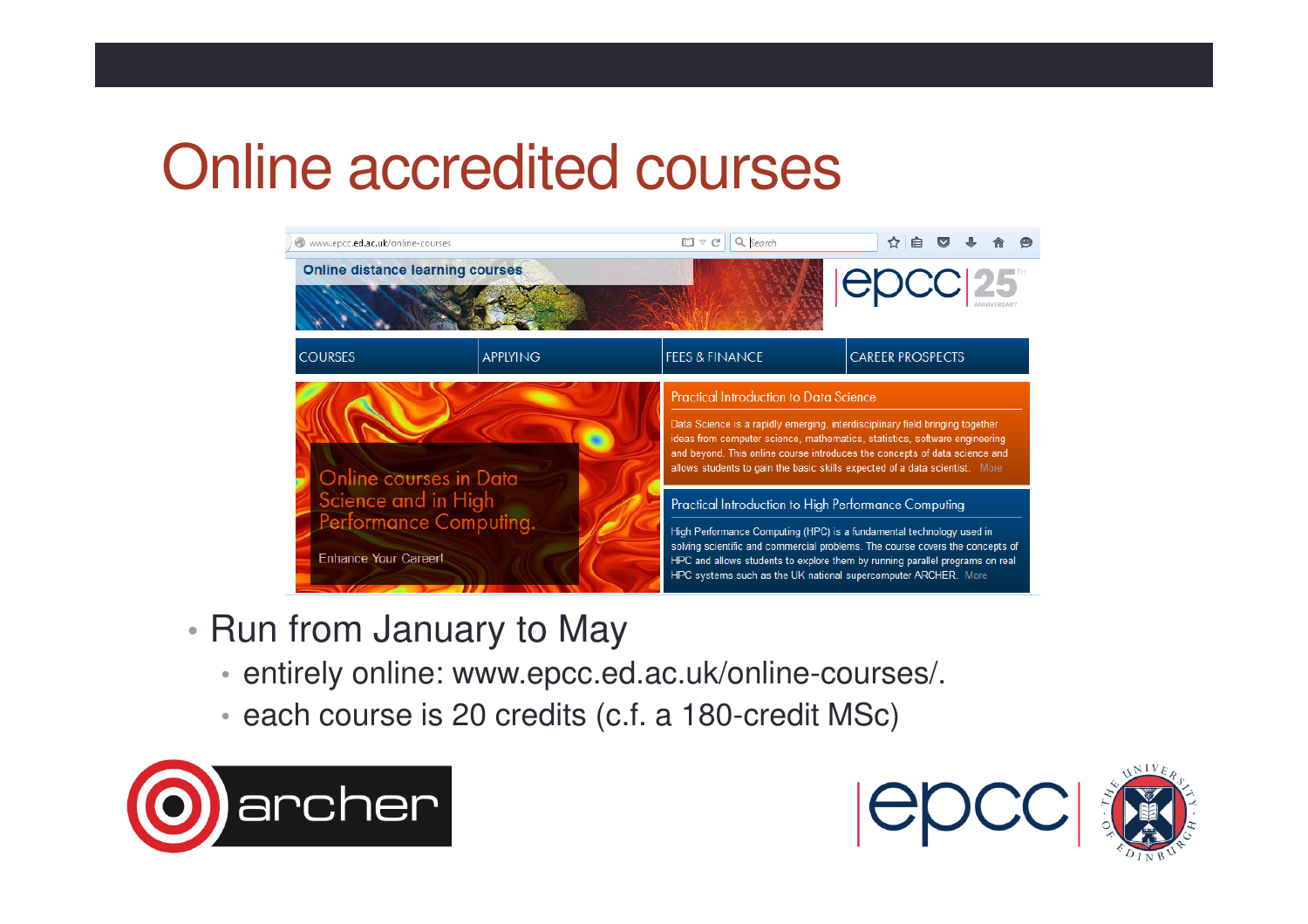# Access to ARCHER (during course)

- Guest accounts for duration of course
	- should only be used in the classroom
- Accounts will be closed immediately after the course
	- all files etc will be deleted
- Take copies of all your work before course ends!
- Course materials (slides, exercises etc) available from course web page
	- archived on ARCHER web pages for future reference
- You must agree to the ARCHER terms and conditions:
	- http://www.archer.ac.uk/about-archer/policies/tandc.php